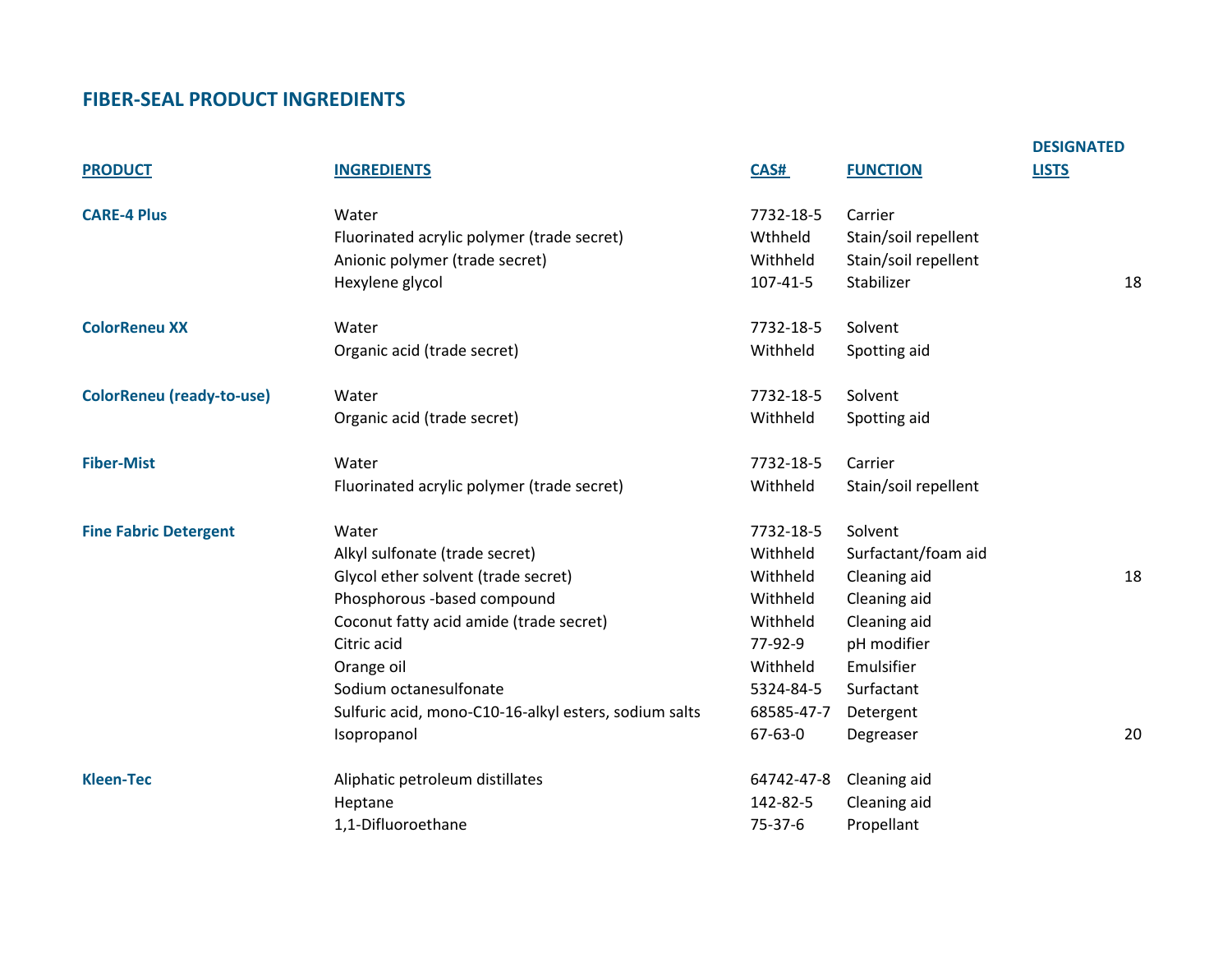| pHnominal Super Concentrate | Water                                   | 7732-18-5     | Solvent             |           |
|-----------------------------|-----------------------------------------|---------------|---------------------|-----------|
|                             | Alkyl sulfonate (trade secret)          | Withheld      | Surfactant/foam aid |           |
|                             | Acrylate copolymer (trade secret)       | Withheld      | Cleaning aid        |           |
|                             | Glycol ether solvent (trade secret)     | Withheld      | Cleaning aid        | 18        |
|                             | Phosphorous -based compound             | Withheld      | Cleaning aid        |           |
|                             | Coconut fatty acid amide (trade secret) | Withheld      | Cleaning aid        |           |
|                             | Orange extracts (trade secret)          | Withheld      | Emulsifier          |           |
| pHnominal (ready-to-use)    | Water                                   | 7732-18-5     | Solvent             |           |
|                             | Alkyl sulfonate (trade secret)          | Withheld      | Surfactant/foam aid |           |
|                             | Acrylate copolymer (trade secret)       | Withheld      | Cleaning aid        |           |
|                             | Glycol ether solvent (trade secret)     | Withheld      | Cleaning aid        | 18        |
|                             | Phosphorous -based compound             | Withheld      | Cleaning aid        |           |
|                             | Coconut fatty acid amide (trade secret) | Withheld      | Cleaning aid        |           |
|                             | Orange extracts (trade secret)          | Withheld      | Emulsifier          |           |
| <b>Repel</b>                | Naphtha (petroleum), hydrotreated heavy | 64742-48-9    | Carrier solvent     |           |
|                             | Organic polymers (trade secret)         | Withheld      | Waterproofing agent |           |
| <b>Stain Buster</b>         | Water                                   | 7732-18-5     | Solvent             |           |
|                             | Alkoxylated alcohols                    | Withheld      | Surfactant          |           |
|                             | Aliphatic polyol                        | Withheld      | Cleaning agent      |           |
|                             | Alkali metal sulfite                    | Withheld      | Color reducer       |           |
|                             | Alkali metal chelate                    | Withheld      | Water softener      |           |
|                             | Ethanol                                 | $64 - 17 - 5$ | Degreaser           |           |
|                             | Methanol                                | $67 - 56 - 1$ | Degreaser           | 1, 18, 20 |
|                             | Polyether alcohol                       | Withheld      | Surfactant          |           |
|                             | Alkali metal base                       | Withheld      | pH modifier         |           |
| <b>Staintastic</b>          | Water                                   | 7732-18-5     | Solvent             |           |
|                             | Alkoxylated alcohols                    | Withheld      | Surfactant          |           |
|                             | Aliphatic polyol                        | Withheld      | Cleaning agent      |           |
|                             | Alkali metal sulfite                    | Withheld      | Color reducer       |           |
|                             | Alkali metal chelate                    | Withheld      | Water softener      |           |